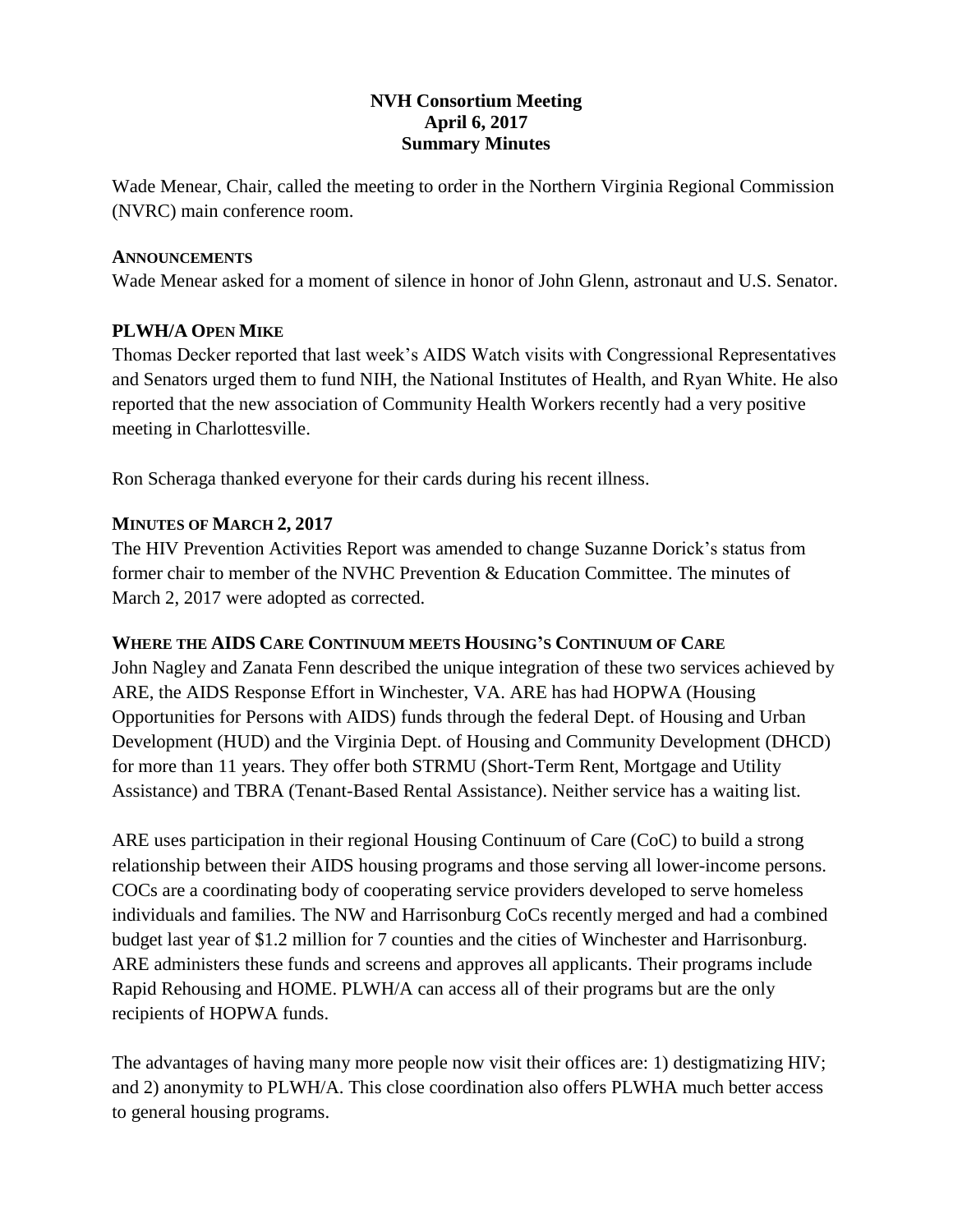NVH Consortium Minutes of April 6, 2017

Intakes and case management for all housing applicants develop and periodically reassess housing plans and budgets based on: the nature of the crisis (STRMU only); housing barriers; score on a housing matrix; credit reports; and, for HOPWA assistance only, collaboration with Medical Case Managers on plans and priorities. The emphasis is always on self-sufficiency.

## **UPDATE ON FEE FOR SERVICE DEVELOPMENTS**

There are no updates to report.

# **USING RYAN WHITE SERVICES: OBTAINING EXCEPTIONS FOR NON-FORMULARY MEDICATIONS**

Dolly Sikipa, ACRN with Inova Juniper and Cheryl Hockman, Medical Care Manager with ARE, described the processes by which a physician can request an insurance company to pay for a medication outside the ones on its formulary (a list of pre-approved medications that is part of a health insurance policy). Inova uses the Cover My Meds free online automated Prior Authorization process [\(www.covermymeds.com\)](http://www.covermymeds.com/). It provides a fast and easy way to complete, review, and track such requests. The site is HIPAA-compliant and available for all plans and all medications at no cost to providers and their staff, but providers must agree to use it. ARE uses a paper system.

In either case, a doctor's prescription is submitted to a pharmacy which determines that the medication is not automatically covered by the patient's insurance. The pharmacy's rejection is sent to the physician who must complete a prior authorization request for the insurance company explaining why another medication cannot be substituted. If the insurance refuses, an appeal must be filed.

# **SUBURBAN VIRGINIA NEEDS ASSESSMENT PLANNING**

Michelle Simmons Director of Human Services for NVRC, reported that there will be an Administrative Agent's conference call after this Consortium meeting to discuss the requirement for proctors for the online client survey. It is part of the Priority Setting and Resource Allocation (PSRA) process for the EMA, designed by the Planning Council's Needs Assessment and Comprehensive Planning Committee.

## **WASHINGTON METROPOLITAN AREA PLANNING COUNCIL REPORT**

Jennifer Zoerkler reported that the Care Strategies, Coordination and Standards committee continues to work on service definitions and standards. They plan to complete all srevices by the end of December 2017. The Planning Council is organizing an Innovations Committee to suggest ways to better intergrate planning for prevention and care services.

Tom Decker, who sits on the Council's Fiscal Oversight Committee, reported that Virginia has a very good record of timely and accurate reports.

## **VIRGINIA DEPARTMENT OF HEALTH UPDATES**